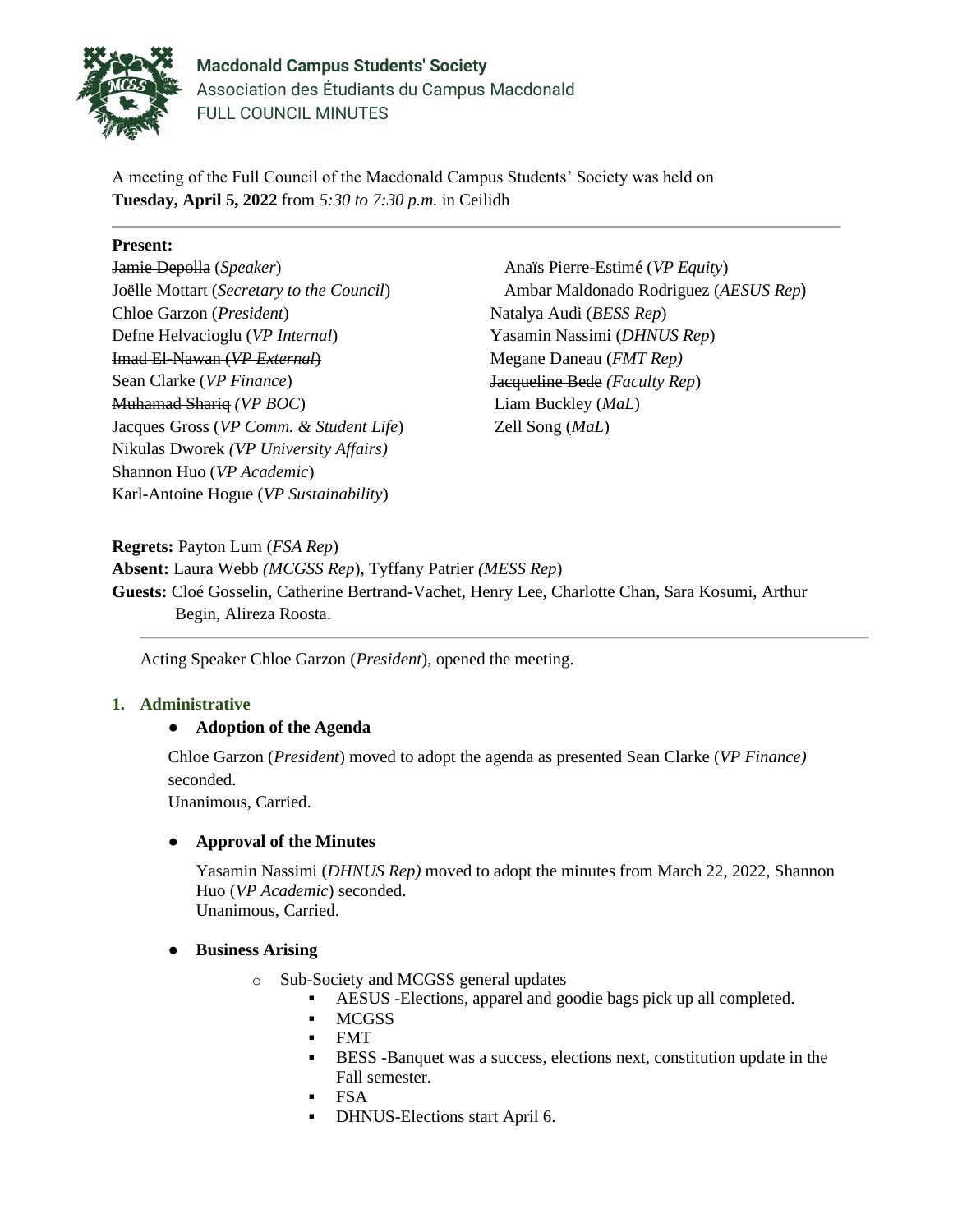

- **MESS**
- SSMU TBD

# **2. Subcommittee Business**

● **Item** *Name, (Position)*

### **3. Action Items**

### • **3.1 Valedictorian Auditions** (Informational, Discussion, Vote) Chloe Garzon (*President): We only had 2 applicants* for Valedictorian, both candidates will now audition and leave the meeting, including herself, so Council can discuss.

A discussion followed:

Valedictorians nominated by MCSS to speak at the Convocation ceremony are Chloe Garzon for the morning ceremony and Joseph Harrel for the afternoon. The MCSS Secretary will submit their names to the Convocation Committee.

## • **3.2 MCSS Signing Officers**

Sean Clarke (*VP Finance*): We must motion to remove signing authority from the current exec as of June 1<sup>st</sup>, 2022, and then assign signing authority to the new Signing Officers as listed as of June 1st, 2022.

As stated in the MCSS By-Laws, Signing Officers are:

- -President
- -Vice-President, Finance
- -Vice President, Internal
- -Vice President, Business Operations
- -Accounts Administrator

## A discussion followed:

Sean Clarke (*VP Finance*) moves that, as of June 1<sup>st</sup>, 2022, signing authority over all accounts and funds of the Macdonald Campus Student's Society (MCSS) be revoked for the following persons, Chloe Garzon, Sean Clarke, Defne Helvacioglu, Muhammed Shariq Imran. Sean Clarke (*VP Finance*) further moves that, as of June 1<sup>st</sup>, 2022, signing authority over all accounts and funds of the Macdonald Campus Students' Society (MCSS) be granted or renewed to the following persons: Defne Helvacioglu, Catherine Bertrand-Vachet, Cloé Gosselin, Arthur Begin, and Juliana Agolli, Karl-Antoine Hogue (*VP Sustainability)* seconded. Unanimous, carried

Sean Clarke (*VP Finance*) moves that, as of June 1<sup>st</sup>, 2022, Chloe Garzon, Sean Clarke, Defne Helvacioglu, Muhammed Shariq Imran be no further considered administrators of the Macdonald Campus Students' Society (MCSS) under part III of the Québec Companies Act. Sean Clarke (*VP Finance*) further moves that, as of June 1<sup>st</sup>, 2022, Defne Helvacioglu, Catherine Bertrand-Vachet, Cloé Gosselin, Arthur Begin and Juliana Agolli be granted or renewed the title of administrators of the Macdonald Campus Students' Society (MCSS) under part III of the Québec Companies Act, Karl-Antoine Hogue (*VP Sustainability)* seconded. Unanimous, carried.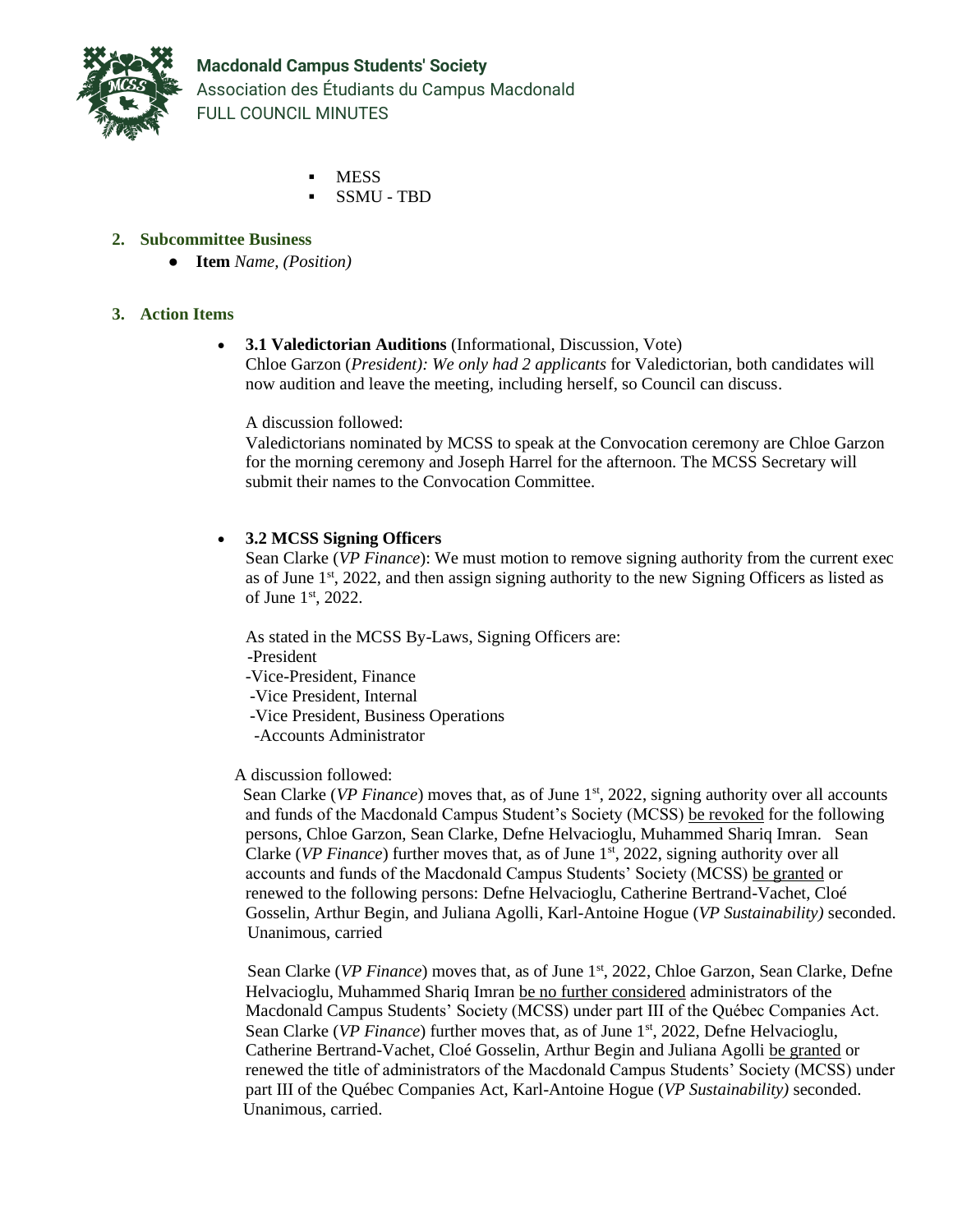

• **3.3 MCSS Honorariums -VP External & BOC Member**

Chloe Garzon (*President*) opened the discussion on honorariums for 2 MCSS Council members, Imad El-Nawan (*VP External)* who stepped down in the Winter semester and BOC Member Arthur Begin (exited the meeting at this point) who stepped in to assume the duties of VP BOC Muhamad Shariq, who had stepped down early on in September 2021. She highlighted each person's contribution, a discussion followed.

The 8 executive members will abstain from this vote and leave the meeting now, so that the rest of the Council (6 members) can discuss and vote.

A discussion followed with the 6 remaining members, then the Execs rejoined the meeting:

Chloe Garzon (*President)* moved to allocate MCSS honorariums of \$500 each to Imad El-Nawan (*VP External)* and Arthur Begin *(BOC Member*), payable by April 30th, 2022, Sean Clarke (*VP Finance)* seconded.

For: 6 Against: 0 Abstain: 0 Motion Carried.

## • **3.4 Reps on Committees 22-23**

Chloe Garzon (*President)* opened the discussion with the incoming members to assign MCSS reps to the committees they are responsible for as per their position. There are 2 lists, Mac Committees and Senate Standing Committees.

## • **3.5 Faculty Rep 22-23**

Chloe Garzon (*President):* The new Council will need to choose a Faculty Rep for next year. A discussion followed: The chosen candidates will be approached in order of preference. All agreed.

### • **3.6 MCSS By-Election -VP University Affairs**

Anaïs Pierre-Estimé (*VP Equity*): We will have to extend the voting period to April 8<sup>th</sup> if quorum is not achieved by the end of day on April 6<sup>th</sup>.

### • **3.7 MCSS Financial Update**

Sean Clarke (*VP Finance)* reported that MCSS is in good financial standing as of the end of the academic year.

### • **3.8 Macdonald Campus Graduation Ball**

Defne Helvacioglu (*VP Internal*): April 15<sup>th</sup> at L'Ambroiserie, DJ, open bar and 3 course meal and transportation. Ticket options with or without meal are available.